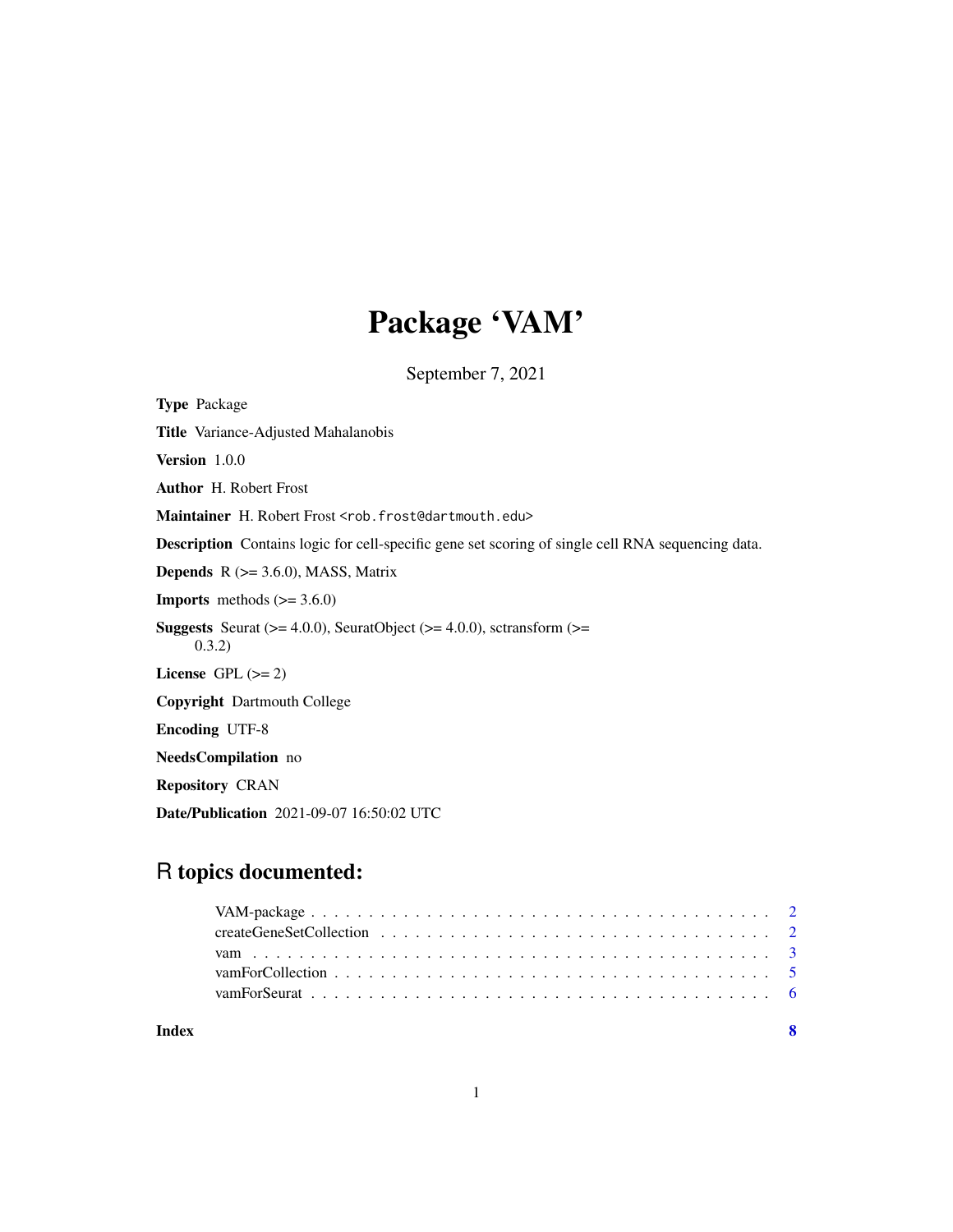<span id="page-1-0"></span>

#### Description

Implementation of Variance-adjusted Mahalanobis (VAM), a method for cell-specific gene set scoring of scRNA-seq data.

#### Details

| Package: | VAM       |
|----------|-----------|
| Type:    | Package   |
| Version: | 1.0.0     |
| Date:    | 2021      |
| License: | $GPI - 2$ |

#### Note

This work was supported by the National Institutes of Health grants K01LM012426, R21CA253408, P20GM130454 and P30CA023108.

#### Author(s)

H. Robert Frost

#### References

• Frost, H. R. (2020). Variance-adjusted Mahalanobis (VAM): a fast and accurate method for cell-specific gene set scoring. biorXiv e-prints. doi: https://doi.org/10.1101/2020.02.18.954321

createGeneSetCollection

*Utility function to help create gene set collection list object*

#### Description

Utility function that creates a gene set collection list in the format required by vamForCollection() given the gene IDs measured in the expression matrix and a list of gene sets as defined by the IDs of the member genes.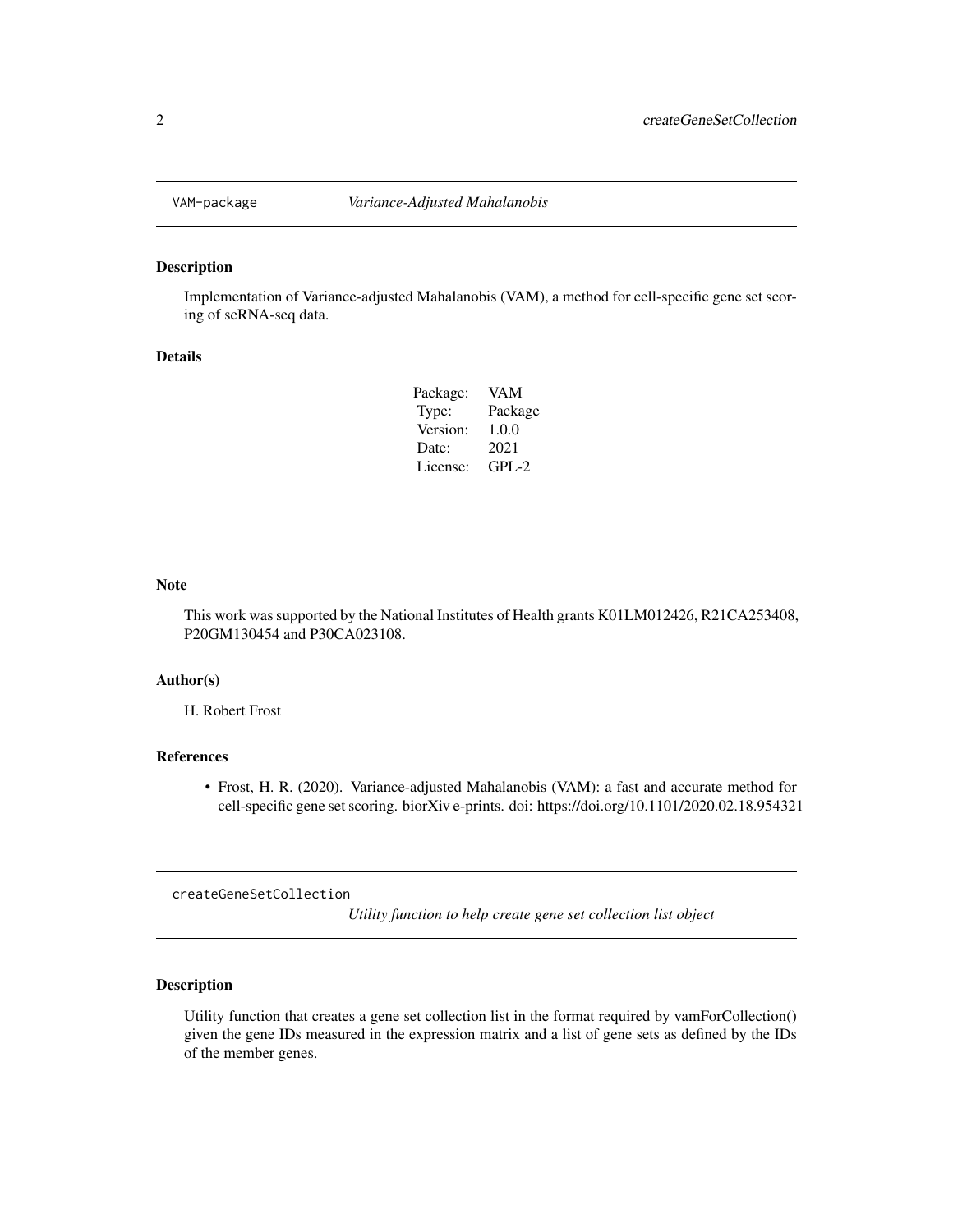<span id="page-2-0"></span>vam 3

#### Usage

createGeneSetCollection(gene.ids, gene.set.collection, min.size=1, max.size)

#### Arguments

| gene.ids            | Vector of gene IDs. This should correspond to the genes measured in the gene<br>expression data.                                                                                                                                |
|---------------------|---------------------------------------------------------------------------------------------------------------------------------------------------------------------------------------------------------------------------------|
| gene.set.collection |                                                                                                                                                                                                                                 |
|                     | List of gene sets where each element in the list corresponds to a gene set and<br>the list element is a vector of gene IDs. List names are gene set names. Must<br>contain at least one gene set.                               |
| min.size            | Minimum gene set size after filtering out genes not in the generials vector. Gene<br>sets whose post-filtering size is below this are removed from the final collection<br>list. Default is 1 and cannot be set to less than 1. |
| max.size            | Maximum gene set size after filtering out genes not in the generids vector. Gene<br>sets whose post-filtering size is above this are removed from the final collection<br>list. If not specified, no filtering is performed.    |

#### Value

Version of the input gene.set.collection list where gene IDs have been replaced by position indices, genes not present in the gene.ids vector have been removed and gene sets failing the min/max size constraints have been removed.

#### See Also

[vam](#page-2-1)

#### Examples

```
# Create a collection with two sets defined over 3 genes
createGeneSetCollection(gene.ids=c("A", "B", "C"),
   gene.set.collection = list(set1=c("A", "B"), set2=c("B", "C")),
   min.size=2, max.size=3)
```
<span id="page-2-1"></span>vam *Variance-adjusted Mahalanobis (VAM) algorithm*

#### Description

Implementation of the Variance-adjusted Mahalanobis (VAM) method, which computes distance statistics and one-sided p-values for all cells in the specified single cell gene expression matrix. This matrix should reflect the subset of the full expression profile that corresponds to a single gene set. The p-values will be computed using either a chi-square distribution, a non-central chisquare distribution or gamma distribution as controlled by the center and gamma arguments for the one-sided alternative hypothesis that the expression values in the cell are further from the mean (center=T) or origin (center=F) than expected under the null of uncorrelated technical noise, i.e., gene expression variance is purely technical and all genes are uncorrelated.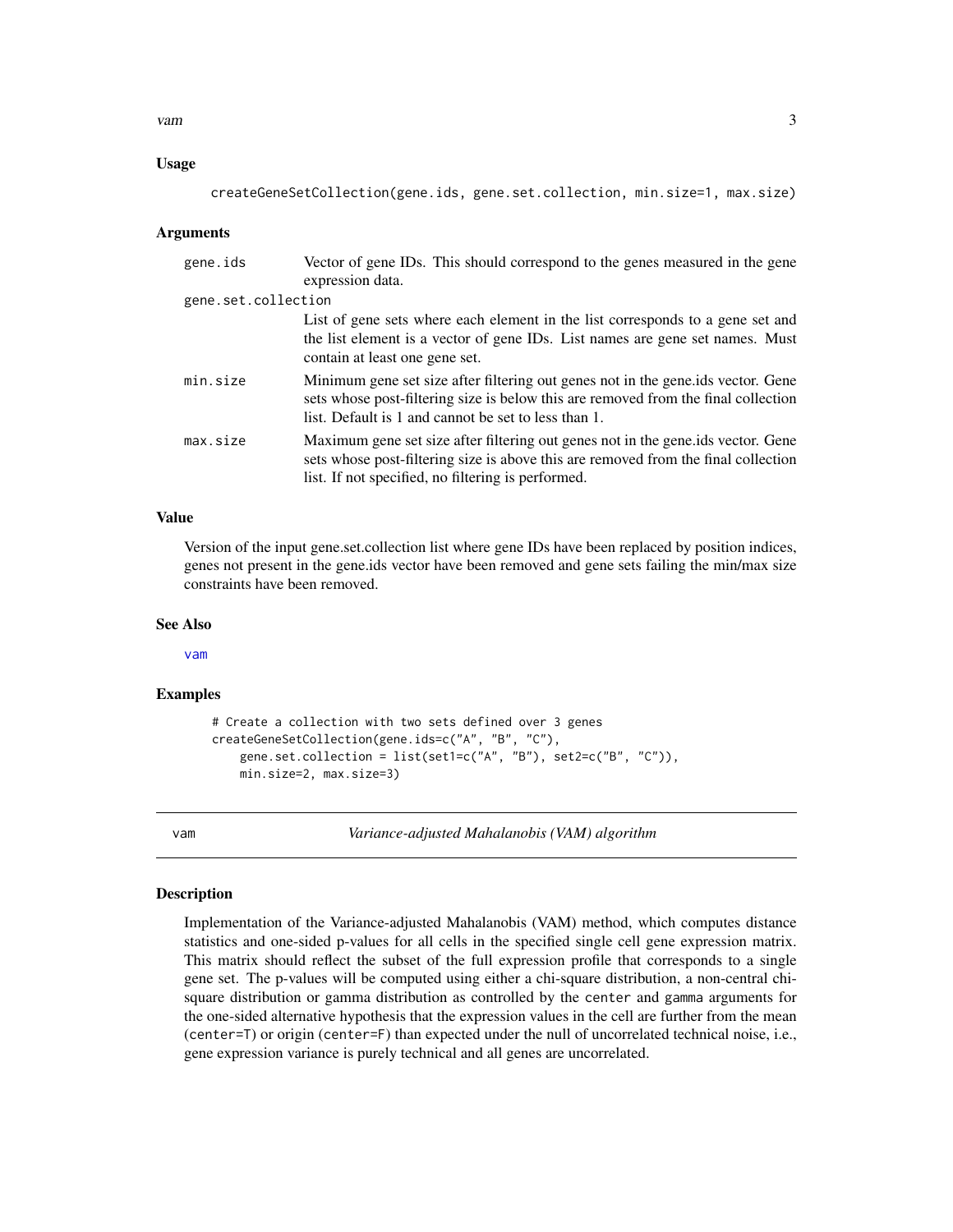#### <span id="page-3-0"></span>Usage

vam(gene.expr, tech.var.prop, gene.weights, center=FALSE, gamma=TRUE)

#### Arguments

| gene.expr     | An n x p matrix of gene expression values for n cells and p genes.                                                                                                                                                                                                                                                                                                                                                              |
|---------------|---------------------------------------------------------------------------------------------------------------------------------------------------------------------------------------------------------------------------------------------------------------------------------------------------------------------------------------------------------------------------------------------------------------------------------|
| tech.var.prop | Vector of technical variance proportions for each of the p genes. If specified,<br>the Mahalanobis distance will be computed using a diagonal covariance matrix<br>generated using these proportions. If not specified, the Mahalanobis distances<br>will be computed using a diagonal covariance matrix generated from the sample<br>variances.                                                                                |
| gene.weights  | Optional vector of gene weights. If specified, weights must be $> 0$ . The weights<br>are used to adjust the gene variance values included in the computation of the<br>modified Mahalanobis distances. Specifically, the gene variance is divided by<br>the gene weight. This adjustment means that large weights will increase the<br>influence of a given gene in the computation of the modified Mahalanobis dis-<br>tance. |
| center        | If true, will mean center the values in the computation of the Mahalanobis statis-<br>tic. If false, will compute the Mahalanobis distance from the origin. Default is<br>F.                                                                                                                                                                                                                                                    |
| gamma         | If true, will fit a gamma distribution to the non-zero squared Mahalanobis dis-<br>tances computed from a row-permuted version of gene.expr. The estimated<br>gamma distribution will be used to compute a one-sided p-value for each cell. If<br>false, will compute the p-value using the standard chi-square approximation for<br>the squared Mahalanobis distance (or non-central if center=F). Default is T.               |

#### Value

A data.frame with the following elements (row names will match row names from gene.expr):

- "cdf.value": 1 minus the one-sided p-values computed from the squared adjusted Mahalanobis distances.
- "distance.sq": The squared adjusted Mahalanobis distances for the n cells.

#### See Also

[vamForCollection](#page-4-1),[vamForSeurat](#page-5-1)

#### Examples

```
# Simulate Poisson expression data for 10 genes and 10 cells
gene.expr=matrix(rpois(100, lambda=2), nrow=10)
# Simulate technical variance proportions
tech.var.prop=runif(10)
# Execute VAM to compute scores for the 10 genes on each cell
vam(gene.expr=gene.expr, tech.var.prop=tech.var.prop)
# Create weights that prioritize the first 5 genes
gene.weights = c(rep(2,5), rep(1,5))
```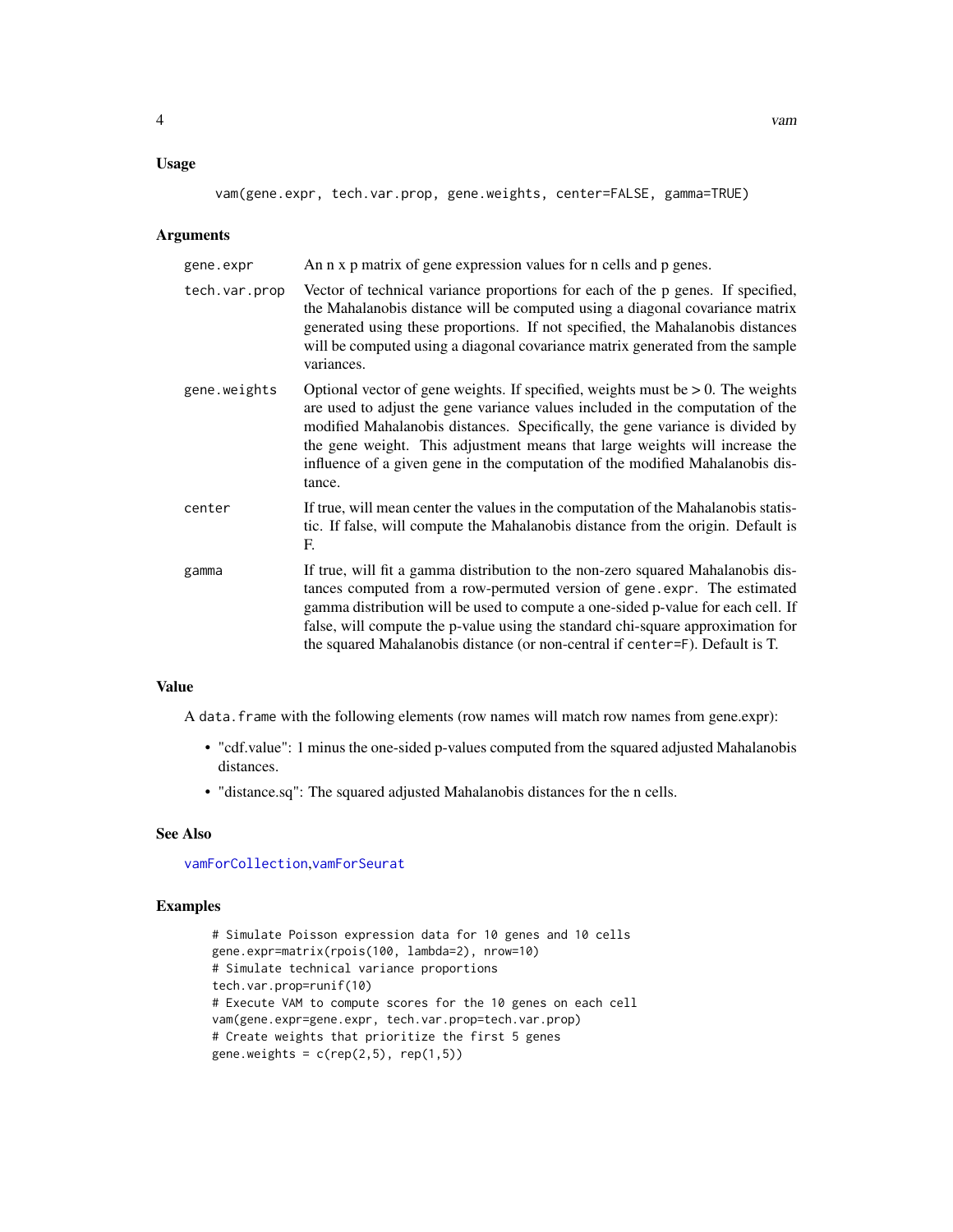```
# Execute VAM using the weights
vam(gene.expr=gene.expr, tech.var.prop=tech.var.prop,
gene.weights=gene.weights)
```
<span id="page-4-1"></span>vamForCollection *VAM method for multiple gene sets*

#### Description

Executes the Variance-adjusted Mahalanobis (VAM) method ([vam](#page-2-1)) on multiple gene sets, i.e., a gene set collection.

#### Usage

vamForCollection(gene.expr, gene.set.collection, tech.var.prop, gene.weights, center=FALSE, gamma=TRUE)

#### Arguments

| gene.expr           | An n x p matrix of gene expression values for n cells and p genes.                                                                                                                                                                                                                                                                                                                                                       |
|---------------------|--------------------------------------------------------------------------------------------------------------------------------------------------------------------------------------------------------------------------------------------------------------------------------------------------------------------------------------------------------------------------------------------------------------------------|
| gene.set.collection |                                                                                                                                                                                                                                                                                                                                                                                                                          |
|                     | List of m gene sets for which scores are computed. Each element in the list cor-<br>responds to a gene set and the list element is a vector of indices for the genes in<br>the set. The index value is defined relative to the order of genes in the gene. expr<br>matrix. Gene set names should be specified as list names.                                                                                             |
| tech.var.prop       | See description in vam                                                                                                                                                                                                                                                                                                                                                                                                   |
| gene.weights        | See description in vam. If specified as a single vector of weights, weights must<br>be specified for all p genes and the same weights are used for all gene sets. To<br>use different weights for each set, specify as a list of the same length as the<br>gene.set.collection list. In this case, each list element should be a vector of<br>gene weights of the same length as the size of the corresponding gene set. |
| center              | See description in vam                                                                                                                                                                                                                                                                                                                                                                                                   |
| gamma               | See description in vam                                                                                                                                                                                                                                                                                                                                                                                                   |
|                     |                                                                                                                                                                                                                                                                                                                                                                                                                          |

#### Value

A list containing two elements:

- "cdf.value": n x m matrix of 1 minus the one-sided p-values for the m gene sets and n cells.
- "distance.sq": n x m matrix of squared adjusted Mahalanobis distances for the m gene sets and n cells.

#### See Also

[vam](#page-2-1),[vamForSeurat](#page-5-1)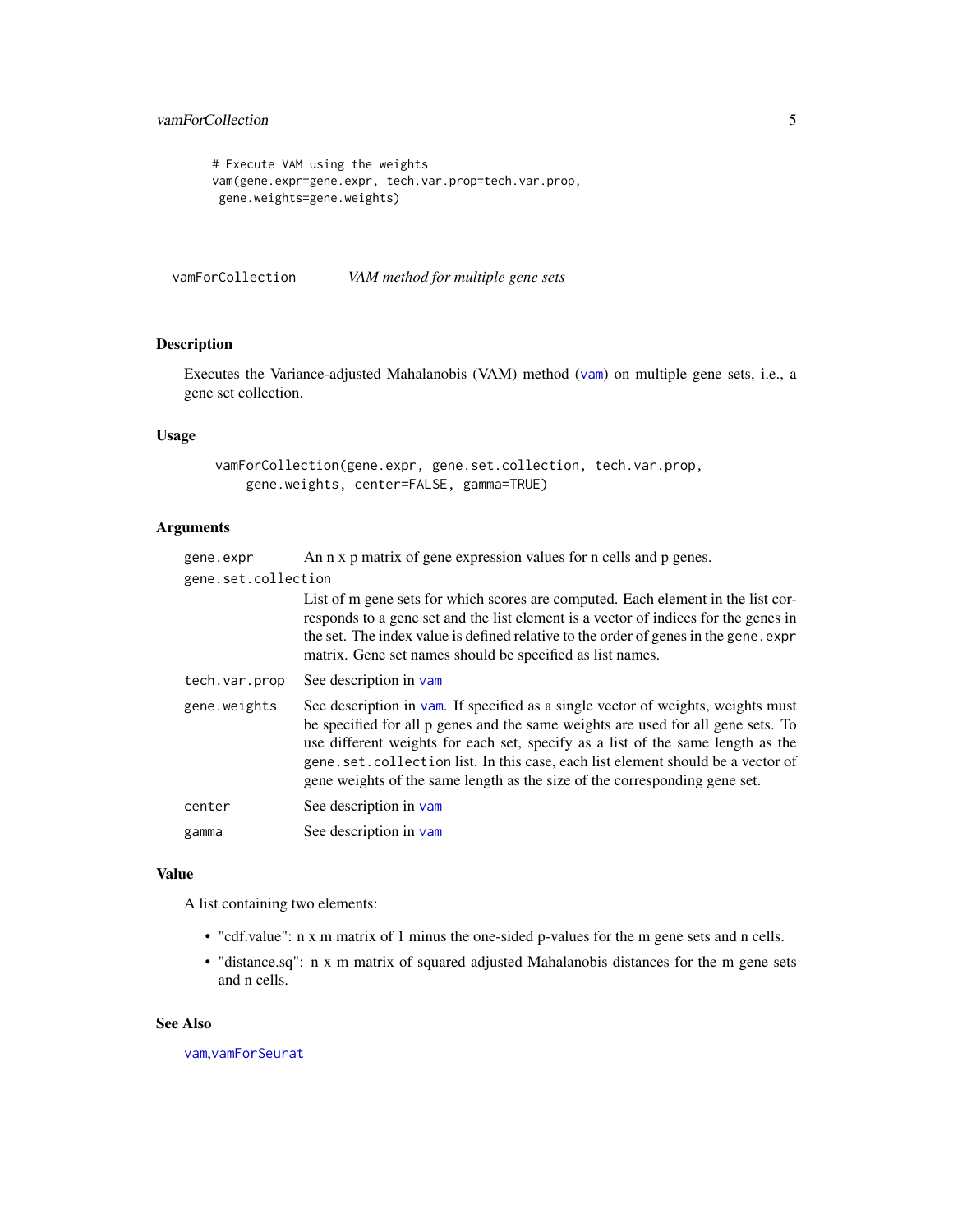#### Examples

```
# Simulate Poisson expression data for 10 genes and 10 cells
gene.expr=matrix(rpois(100, lambda=2), nrow=10)
# Simulate technical variance proportions
tech.var.prop=runif(10)
# Define a collection with two disjoint sets that span the 10 genes
collection=list(set1=1:5, set2=6:10)
# Execute VAM on both sets using default values for center and gamma
vamForCollection(gene.expr=gene.expr, gene.set.collection=collection,
    tech.var.prop=tech.var.prop)
# Create weights that prioritize the first 2 genes for the first set
# and the last 2 genes for the second set
gene.weights = list(c(2,2,1,1,1),c(1,1,1,2,2))
# Execute VAM using the weights
vamForCollection(gene.expr=gene.expr, gene.set.collection=collection,
    tech.var.prop=tech.var.prop, gene.weights=gene.weights)
```
<span id="page-5-1"></span>vamForSeurat *VAM wrapper for scRNA-seq data processed using the Seurat framework*

#### Description

Executes the Variance-adjusted Mahalanobis (VAM) method ([vamForCollection](#page-4-1)) on normalized scRNA-seq data stored in a Seurat object. If the Seurat NormalizeData method was used for normalization, the technical variance of each gene is computed as the proportion of technical variance (from FindVariableFeatures) multiplied by the variance of the normalized counts. If SCTransform was used for normalization, the technical variance for each gene is set to 1 (the normalized counts output by SCTransform should have variance 1 if there is only technical variation).

#### Usage

vamForSeurat(seurat.data, gene.weights, gene.set.collection, center=FALSE, gamma=TRUE, sample.cov=FALSE, return.dist=FALSE)

#### Arguments

| seurat.data         | The Seurat object that holds the scRNA-seq data. Assumes normalization has<br>already been performed.                                                                                                                                                                                                                                       |
|---------------------|---------------------------------------------------------------------------------------------------------------------------------------------------------------------------------------------------------------------------------------------------------------------------------------------------------------------------------------------|
| gene.weights        | See description in vamForCollection                                                                                                                                                                                                                                                                                                         |
| gene.set.collection |                                                                                                                                                                                                                                                                                                                                             |
|                     | List of m gene sets for which scores are computed. Each element in the list<br>corresponds to a gene set and the list element is a vector of indices for the genes<br>in the set. The index value is defined relative to the order of genes in the relevant<br>seurat. data Assay object. Gene set names should be specified as list names. |
| center              | See description in vam                                                                                                                                                                                                                                                                                                                      |
| gamma               | See description in vam                                                                                                                                                                                                                                                                                                                      |
|                     |                                                                                                                                                                                                                                                                                                                                             |

<span id="page-5-0"></span>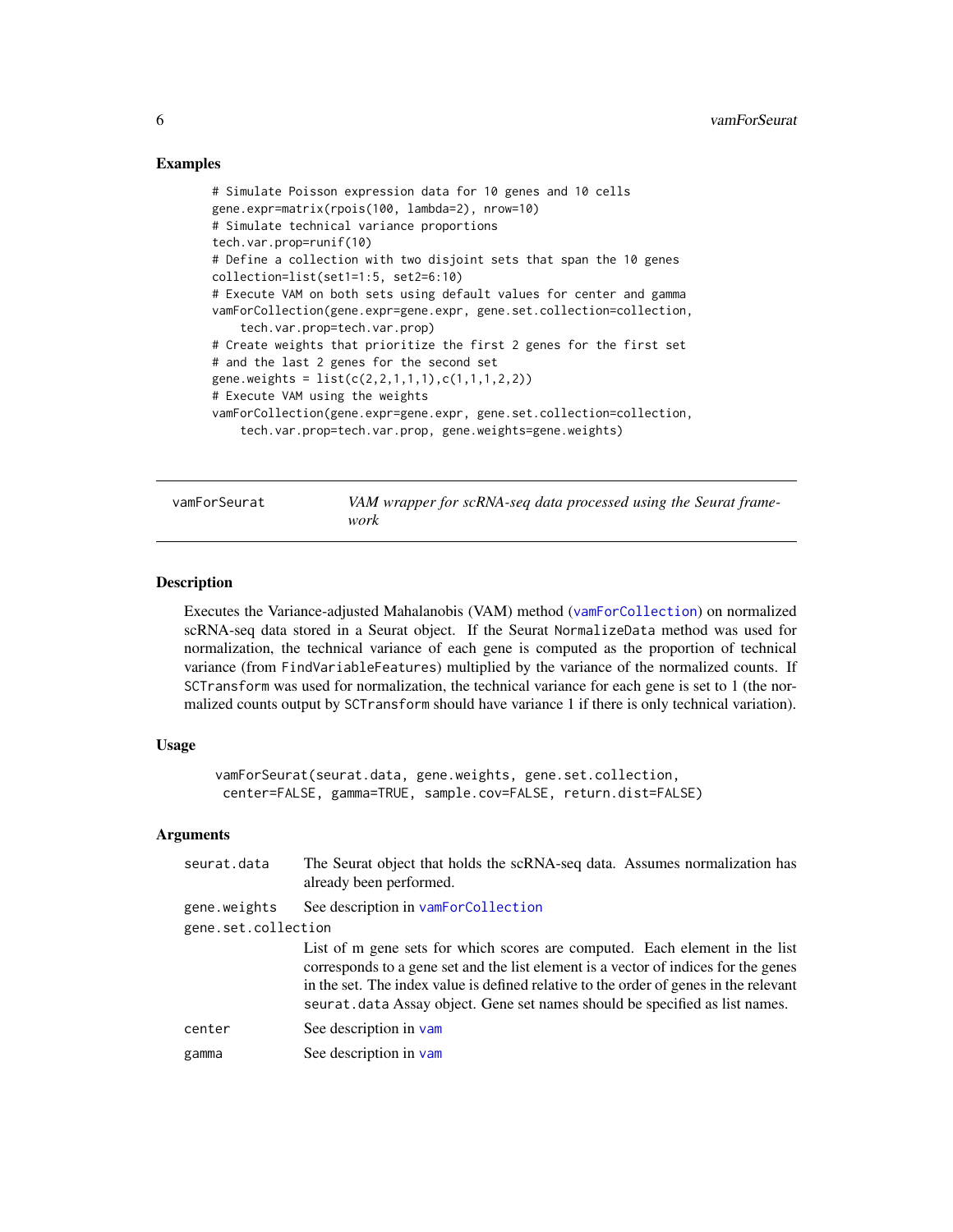<span id="page-6-0"></span>

| sample.cov  | If true, will use the a diagonal covariance matrix generated from the sample vari-                                                                                |
|-------------|-------------------------------------------------------------------------------------------------------------------------------------------------------------------|
|             | ances to compute the squared adjusted Mahalanobis distances (this is equivalent                                                                                   |
|             | to not specifying tech, var for the vam method). If false (default), will use the<br>technical variances as determined based on the type of Seurat normalization. |
| return.dist | If true, will return the squared adjusted Mahalanobis distances in a new Assay                                                                                    |
|             | object called "VAM.dist". Default is F.                                                                                                                           |

#### Value

Updated Seurat object that hold the VAM results in one or two new Assay objects:

- If return.dist is true, the matrix of squared adjusted Mahalanobis distances will be stored in new Assay object called "VAM.dist".
- The matrix of CDF values (1 minus the one-sided p-values) will be stored in new Assay object called "VAM.cdf".

#### See Also

[vam](#page-2-1),[vamForCollection](#page-4-1)

#### Examples

```
# Only run example code if Seurat package is available
if (requireNamespace("Seurat", quietly=TRUE) & requireNamespace("SeuratObject", quietly=TRUE)) {
     # Define a collection with one gene set for the first 10 genes
     collection=list(set1=1:10)
     # Execute on the pbmc_small scRNA-seq data set included with SeuratObject
     # See vignettes for more detailed Seurat examples
     vamForSeurat(seurat.data=SeuratObject::pbmc_small,
         gene.set.collection=collection)
 }
```